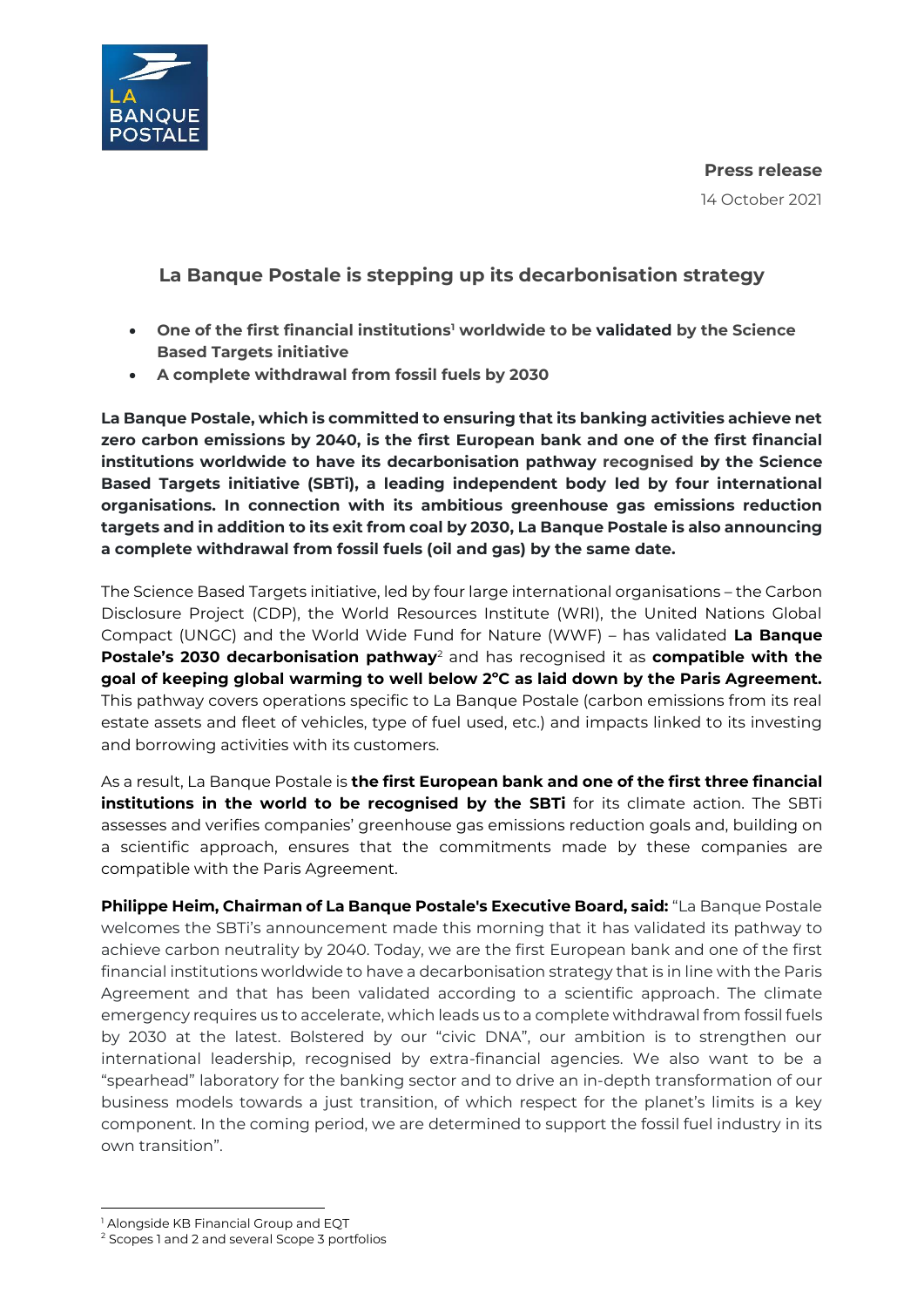

 $\ddot{\phantom{a}}$ 

**Alberto Carrillo Pineda, Managing Director of the SBTi, said:** "The financial sector plays a significant role in decarbonizing the economy and driving corporate climate action. We need asset managers, banks, insurers, and others to align their climate targets to the global climate goals in a robust and transparent manner. We're very excited to announce the first batch of financial institutions with science-based climate targets, including La Banque Postale, and believe this momentum will encourage others to join this growing movement."

Reaching this ambitious goal comes down to reducing the direct carbon footprint of the Bank, of its loan and investment portfolios and to supporting energy transition efforts in France through responsible financing. As such, La Banque Postale is committed to:

- cutting its greenhouse gas emissions by 46.2% by 2030 (Scopes 1 & 2) compared to 2019;
- continuing to obtain 100% of the energy we use from renewable sources until 2030;
- and achieving science-based targets for 85% of its loan and investment portfolio by 2030 (mortgages, commercial real estate, energy project financing, equities, bonds and long-term loans to businesses).

Since 2017, La Banque Postale has been committed to the Science-Based Targets initiative<sup>3</sup>, which aims to define a pathway for reducing greenhouse gas emissions in line with the objectives of the Paris Agreement. Alongside the SBTi, it played a role in co-developing a common methodology for the financial sector. La Banque Postale will keep investing in the development of future methodologies in line with its objective of being a "spearhead" laboratory for decarbonization.

## **La Banque Postale is committed to leaving fossil fuels behind by 2030, a major milestone of its low carbon strategy**

La Banque Postale is also the first bank worldwide to commit to a complete withdrawal from the oil &gas industries by 2030. This ambitious commitment, made after consulting with our NGO partners, is an essential step in meeting its SBTi-certified climate trajectory. It is also aligned with the messages delivered by the International Energy Agency, according to which ceasing to finance new oil and gas projects is a prerequisite to achieving carbon neutrality.

In practical terms, this means that La Banque Postale is changing its policy towards producers of both **conventional and non-conventional** oil &gas, (shale oil and gas, deep water and Arctic drilling) and companies involved in the development of infrastructure in these sectors. Its commitment covers **upstream** activities (production, exploration) as well as **midstream** activities associated with transmission infrastructures (such as pipelines or Liquefied Natural Gas storage facilities).

<sup>&</sup>lt;sup>3</sup> The Science-Based Targets initiative (SBTi) was inspired by the United Nations Global Compact, the World Wide Fund for Nature (WWF), the World Resources Institute (WRI) and the Carbon Disclosure Project (CDP). Its aim is to develop approaches and define SBT criteria (science-based targets) for each sector. It also validates the targets which companies submit to it. The time horizon for achieving these objectives must be 5 to 15 years and cover Scopes 1 and 2, in line with the GHG Protocol Corporate Standard. If a company's Scope 3 emissions exceed 40% of its total emissions, the targets must also cover Scope 3. The SBT approach relies on the alignment of greenhouse gas reduction targets with climate science data. It is focused on the amount of emissions that must be reduced to reach the Paris Agreement climate objectives limiting global warming to 1.5°C.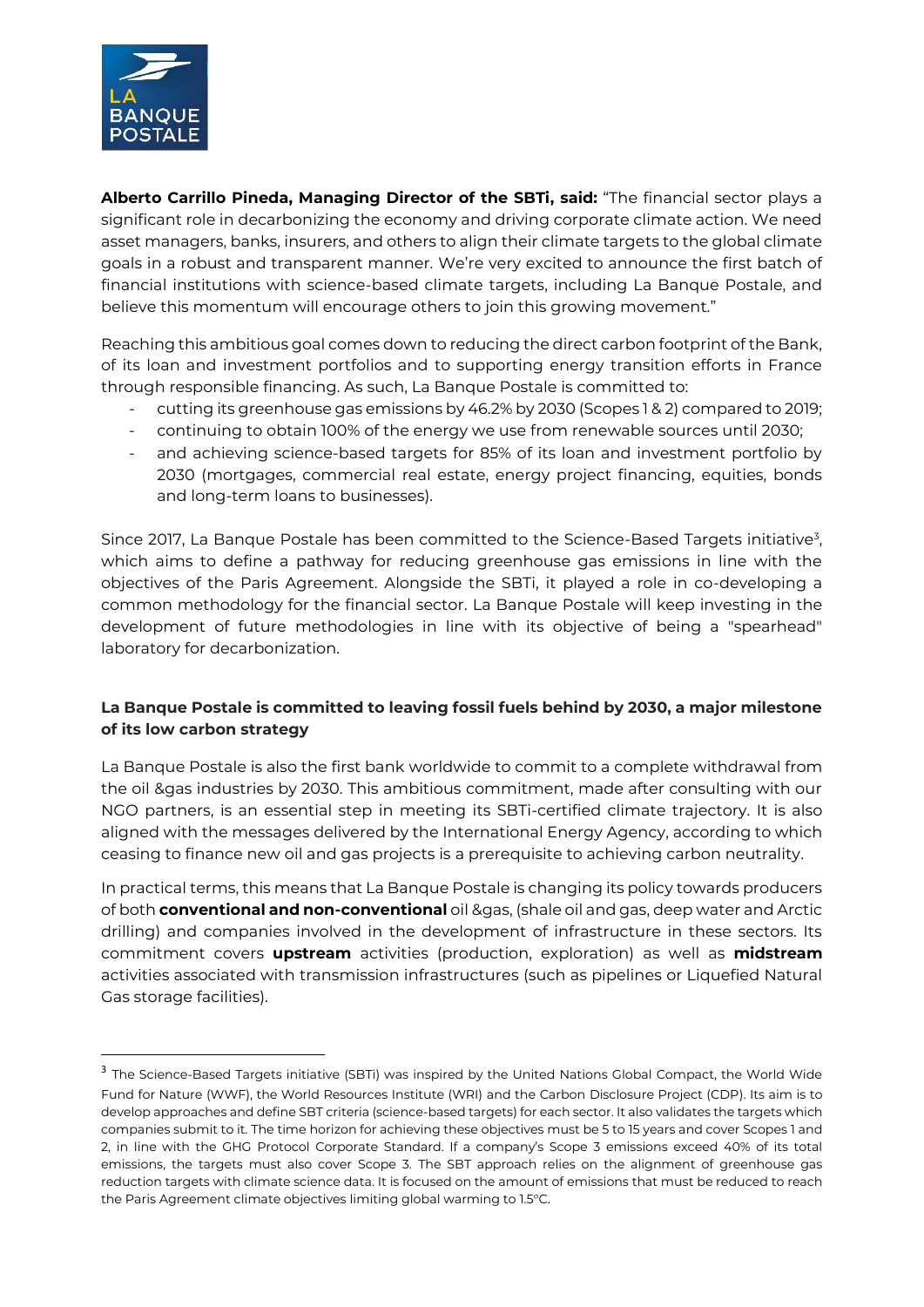

For players in the oil and gas sector, La Banque Postale is more specifically committed to:

- refraining from financing oil and gas energy projects;
- no longer providing financial services (loans, account management, payment instruments, factoring, etc.) and managing legacy services and existing assets until 2030;
- not investing in and gradually divesting from these businesses until 2030;
- not supporting businesses actively involved in lobbying on behalf of the oil and gas industry or those that slow or block efforts to exit these sectors by 2040.

Consistent with its commitment to a just transition and shareholder advocacy, La Banque Postale will continue to **actively support and finance energy companies committed to a strong transitory roadmap in line with the Paris Agreement,** with a clear pathway and intermediate steps.

## **Concrete progress towards sustainable finance**

This validation by the SBTi is the result of La Banque Postale's ambitious, long-term strategy towards sustainable finance, which builds on three key pillars:

- Commitments: after having achieved carbon neutrality within its operational scope in 2018, La Banque Postale is committed to reaching **a zero net emissions target by 2040** for all its banking activities – in other words, 10 years before the deadline set by the European institutions and the Net Zero Banking Alliance, in application of the Paris Agreement.
- Offers promoting a just transition: through its range of products and services, La Banque Postale pays close attention to limiting any social divides by supporting all its customers in their ecological transition.
	- For individual customers for instance, since September 2021, it has been offering impact consumer loans – available to everyone – to buy a car where the customer's interest rate is reduced for electric or hybrid vehicles and where the carbon emissions during the first two years of use are offset. Similar schemes allow customers to renovate their homes irrespective of their income. Finally, the Bank is also offering clients investment solutions made up of 100% SRI funds.
	- For corporate and local public sector clients, it is supporting their energy transition from carbon accounting to green loans for project finance.
	- Employees, who are key drivers of this transition: La Banque Postale has mobilised all its employees to help build its corporate purpose. They have also been involved in the citizen consultation launched last May to broaden the range of green products offered by the Bank. More than 30,000 employees have participated in this scheme, which gathered more than 800 concrete proposals to further develop the Bank's civic involvement.